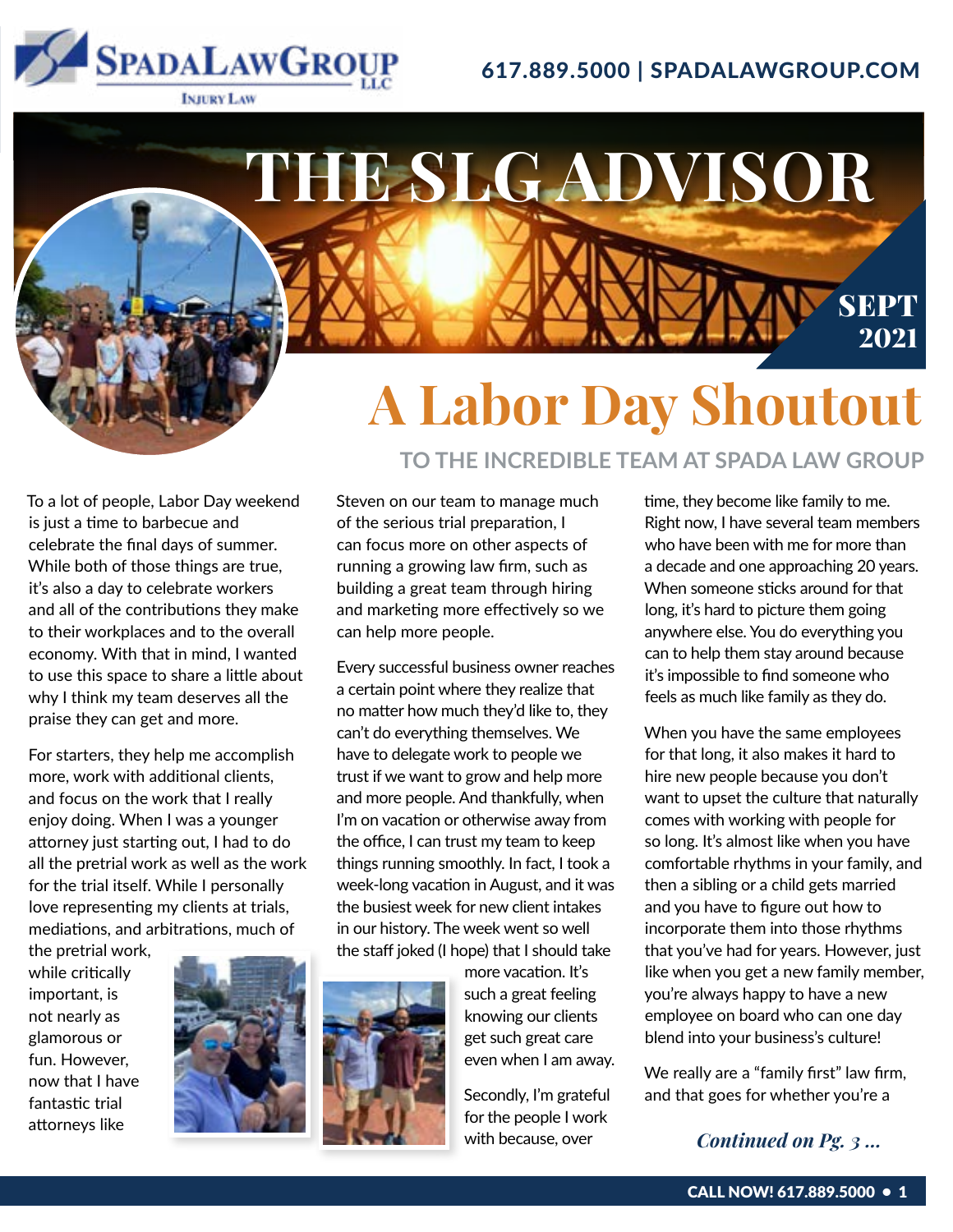## What Do I Do if I'm Injured While Out of State?

### How Spada Law Group Can Still Help You

As the pandemic continues to wane, more and more people are traveling — many of them to places and along roads that are unfamiliar to them. Unfamiliar settings, whether those be roads, convention centers, hotels, or Airbnbs, can mean more risky environments, if only because you don't know what to expect. This means injuries can be more common when you travel away from home.

So, you might ask yourself: Can a Massachusetts personal injury lawyer help me even if I injure myself in another state? In short, yes. Here's how.

The simple truth is that most personal injury cases never go to trial. They're settled outside of court between your legal team and the insurance companies. So, even if you're injured out of state, you should still call a lawyer from your home state you know is experienced in practicing personal injury law. They can settle your case for you without much stress, regardless of where in the country you were injured.

However, even if the case does go to trial, you should still first call an attorney from your home state. At Spada Law, we have close professional relationships with experienced personal injury law firms across the country. So, even if we're not able to represent you, we can refer you to a legal team you know you can trust.

If you would really like us to represent you at your trial, however, there is also a way for that to happen. The process is called *pro hac vice*, which basically means "for this occasion only." If you petition another state's highest court to have an out-of-state attorney represent you, and they grant that petition, they can represent you in that state's court as well. However, they must also enter into an agreement with a lawyer who is licensed to practice law in the state in which you were injured.

Even if you're injured out of state, your best option is still to call an experienced personal injury attorney from Massachusetts. At Spada Law, we can work with the insurance companies, refer you to experienced personal injury attorneys in the state where you were injured, and even represent you in out-of-state courts through the *pro hac vice* process. Call or text today at 617.889.5000 for a consultation on your case.

# **Sending Your MAKE SURE YOU**

College is a time for kids to grow emotionally, intellectually and socially  $-$  in short, to become full-fledged adults. However, even though they're out of the house, if you're a parent, you probably still will want to be involved in caring for your child in case they fall ill or injure themselves while they're away at school. Unfortunately, if they're 18 or older, you might find yourself unable to get key information about your child's condition.

> That's because the Health Insurance Portability and Accountability Act (HIPAA) protects the privacy of medical records for legal adults. If you want to retain access to your child's medical records, then all you and your child need to do is fill out a few forms that will allow you to get all the information you need about their illness or injury.

#### A HIPAA Authorization

This form allows health care providers to disclose key pieces of health information

about

# Review of the Month



*"Lenny and his team are amazing. They went above and beyond to help me through a very difficult time after being involved in a motorcycle accident. Lenny listened to the account of my accident and immediately began working on the case. His staff handled all my medical bills and treatments, even getting the cost(s) of treatments lowered when the insurance company wouldn't pay.*

*"Lenny was well educated on my injuries. He presented a well researched, documented, and persuasive argument. We ultimately prevailed after mediation failed to produce an agreeable result.*

*"I cannot say enough about the quality and care I received from Lenny and the amazing group of professionals he employs. I recommend him often!"*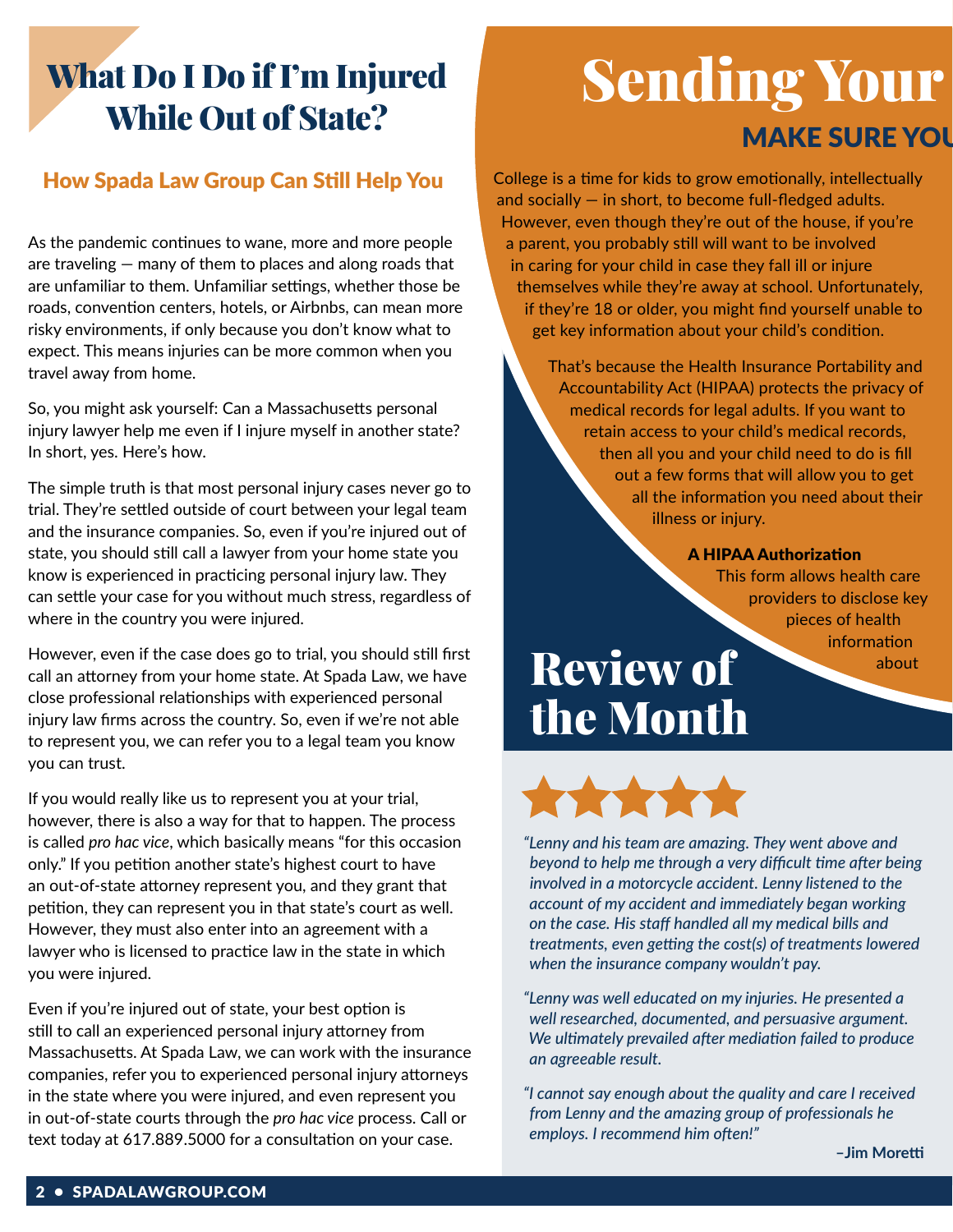# Kids Off to College?

well, such as if they're studying abroad. When you have power of attorney, you can sign tax returns, access bank

At Spada Law Group, it's our sincere hope that your child stays safe, and that if something happens, you'll be able to help them in any way you can. For any further questions about these

accounts, and pay bills.

forms call or text us at

617.889.5000.

## **J HAVE THESE 3 FORMS SIGNED!**

your child to you. On it, your child can choose different areas of their health that they desire for you to have access to in case they become sick or injured. You can usually find this form online, at your doctor's office, or on your child's university's website. It doesn't need to be notarized.

### A Health Care Proxy

This form will appoint you to a position in which you can make medical decisions on behalf of your child, in case they are incapacitated or otherwise unable to make health care decisions for themselves.

### Power of Attorney

While your child appointing you as their durable power of attorney gives you power to make health care decisions, it also allows you to conduct business on their behalf if they're otherwise unable to do so as

## *... continued from Cover*

member of the old guard at Spada Law or if you're new to the team. We go above and beyond for each other. I remember one time when we had a pipe burst in the office, and I couldn't get there to solve the problem myself since I live about 30 minutes away from the office. Fortunately, Joan, who has been with the firm for 13 years, lives very close by. Even though she didn't have to, she made sure to call the right people and see that the mess was cleaned up. She didn't have to do that; that's not her job. But she always treats the business as if it was hers, and that is not something you can train someone for. You either have it or you don't.

I try to make the road go both ways. If anyone on my team is dealing with a sick child, a sick pet they love like a child, or another family issue, I do what I can to support them in that. That's what it means to have a family-first mindset.

Finally, I'm grateful for my team members because even though it might be my name that's on this newsletter, my business is nothing if not a reflection of the hard work of the people who work at Spada Law. If one of my employees has ever gone above and beyond to help you and your case, don't hesitate to thank them if you get a chance!



### **Local Chef's Corner**

## We Want YOUR Recipes

**For Our Newsletter!**



**While we would normally have a recipe to share with you in this part of our newsletter, this month, we want to make an exciting announcement:** Spada Law Group wants YOUR recipes! We are planning a Client Kitchen section for our newsletter. So, help us collect enough recipes to make it happen.

**That's right — if you want to see your recipe in our newsletter, we are now taking submissions. So, if you have a fun new recipe you think everyone should discover, or an old family favorite your grandmother used to make, we want to see it, and we want our readers to see it, too!**

**If you want to submit a recipe, please do so at MFigueroa@ spadalawgroup.com. We're looking forward to seeing what you send us!**